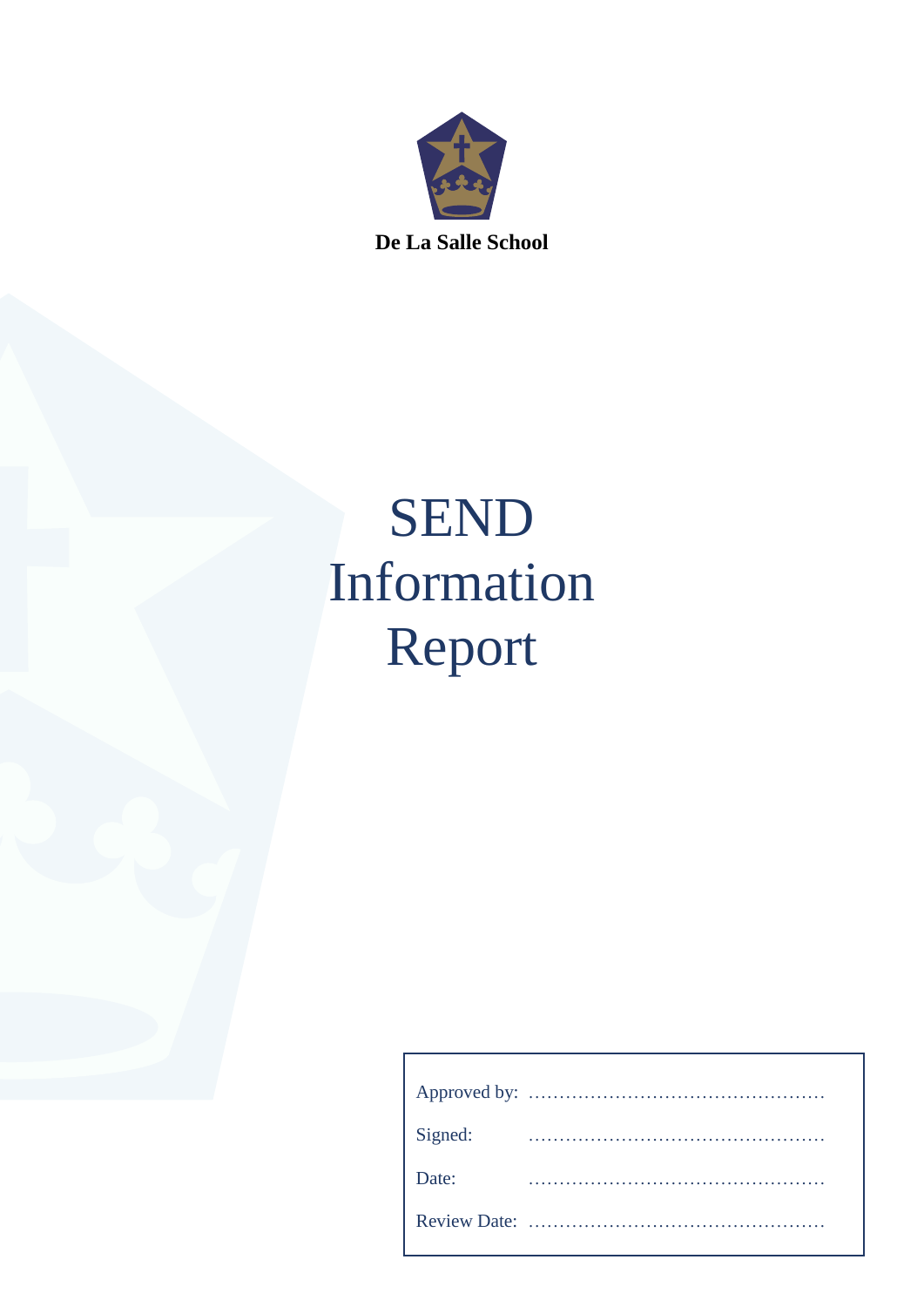# **SEND Information Report**

# **INTRODUCTION**

De La Salle School is an 11-16 Catholic comprehensive secondary school which admits students to the school in line with the school's admission procedure.

The school places great emphasis on:

- developing spiritual, social and moral core values for all members of the community
- identifying, nurturing and monitoring individual talents and skills so that all pupils and staff can achieve their full potential
- providing a secure, happy and purposeful learning environment in which the highest academic standards can be achieved and maintained
- fostering a spirit of respect and service within our local and wider community
- providing excellent facilities with extensive Information and Computer Technology resources
- providing opportunities and challenges to encourage confidence, self-esteem and a true sense of self belief in personal achievement.

Our greatest resource is our team of well-qualified, dedicated staff whose creative professionalism enables each pupil to flourish and realise individual potential, starting with quality first teaching within the classroom.

De La Salle School takes a whole school inclusive approach to students with special educational needs, recognising that the aims of the school are the same for all students, whatever their abilities.

| <b>Area of Special</b><br><b>Educational Need</b> | <b>Relating to difficulties with:</b>                                                                                                                                                                                                                                                                                                                                                                                                      |
|---------------------------------------------------|--------------------------------------------------------------------------------------------------------------------------------------------------------------------------------------------------------------------------------------------------------------------------------------------------------------------------------------------------------------------------------------------------------------------------------------------|
| Communication<br>and<br><b>Interaction</b>        | Children may have a delay or disorder in one or more of the following<br>areas:                                                                                                                                                                                                                                                                                                                                                            |
|                                                   | Attention / Interaction skills: May have difficulties ignoring distractions.<br>Need reminders to keep attention. May need regular prompts to stay on<br>task. May need individualised motivation in order to complete tasks.<br>Difficulty attending in whole class. Interaction will not always be<br>appropriate. May have peer relationship difficulties. May not be able to<br>initiate or maintain a conversation.                   |
|                                                   | Understanding / Receptive Language: May need visual support to<br>understand or process spoken language. May need augmented<br>communication systems Frequent misunderstandings. Repetition of<br>language and some basic language needs to be used to aid their<br>understanding.<br>Speech / Expressive Language: May use simplified language and limited<br>vocabulary. Ideas / conversations may be difficult to follow, with the need |

## **1. The kinds of special educational needs that are provided for.**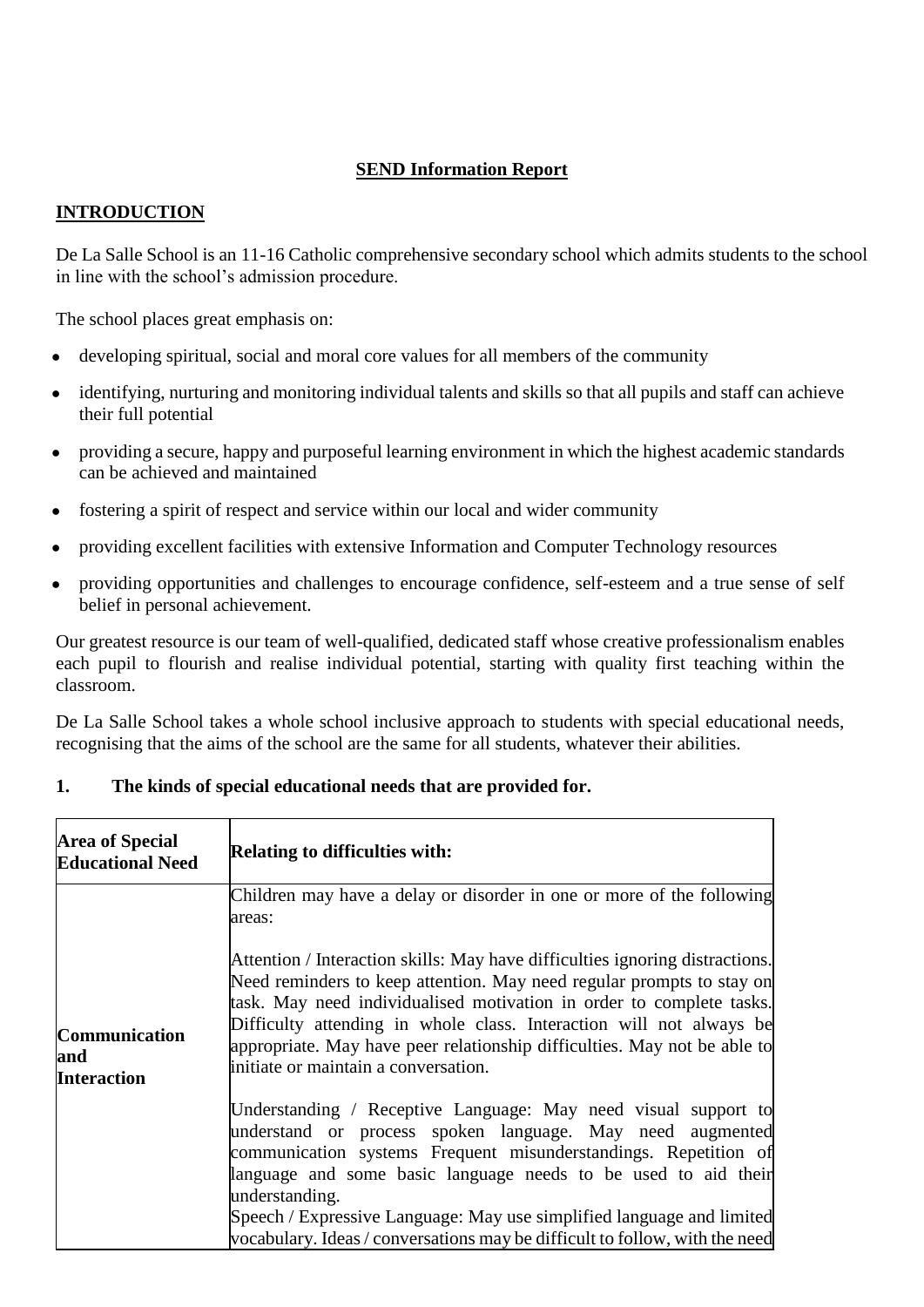|                                                         | to request frequent clarification. Some immaturities in the speech sound<br>system. Grammar /phonological awareness still fairly poor and therefore<br>their literacy can be affected.                                                                                                                                                                                                                                                                                                                                   |
|---------------------------------------------------------|--------------------------------------------------------------------------------------------------------------------------------------------------------------------------------------------------------------------------------------------------------------------------------------------------------------------------------------------------------------------------------------------------------------------------------------------------------------------------------------------------------------------------|
| Cognition<br>and<br>Learning                            | May have difficulties with the skills needed for effective learning such as<br>use of:<br>• Language, memory and reasoning skills<br>• Sequencing and organisational skills<br>• An understanding of number<br>• Problem-solving and concept development skills<br>• Fine and gross motor skills<br>• Independent learning skills<br>• Exercising choice<br>• Decision making<br>• Information processing<br>Children may have a specific learning disability such as dyslexia,<br>dyscalculia, dyspraxia or dysgraphia. |
| <b>Social, Mental</b><br>and<br><b>Emotional health</b> | May have difficulties with social and emotional development which may<br>lead to or stem from:<br>• Social isolation<br>• Behaviour difficulties<br>• Attention difficulties (ADHD)<br>• Anxiety and depression<br>• Attachment disorders<br>• Low self esteem<br>• Issues with self-image                                                                                                                                                                                                                               |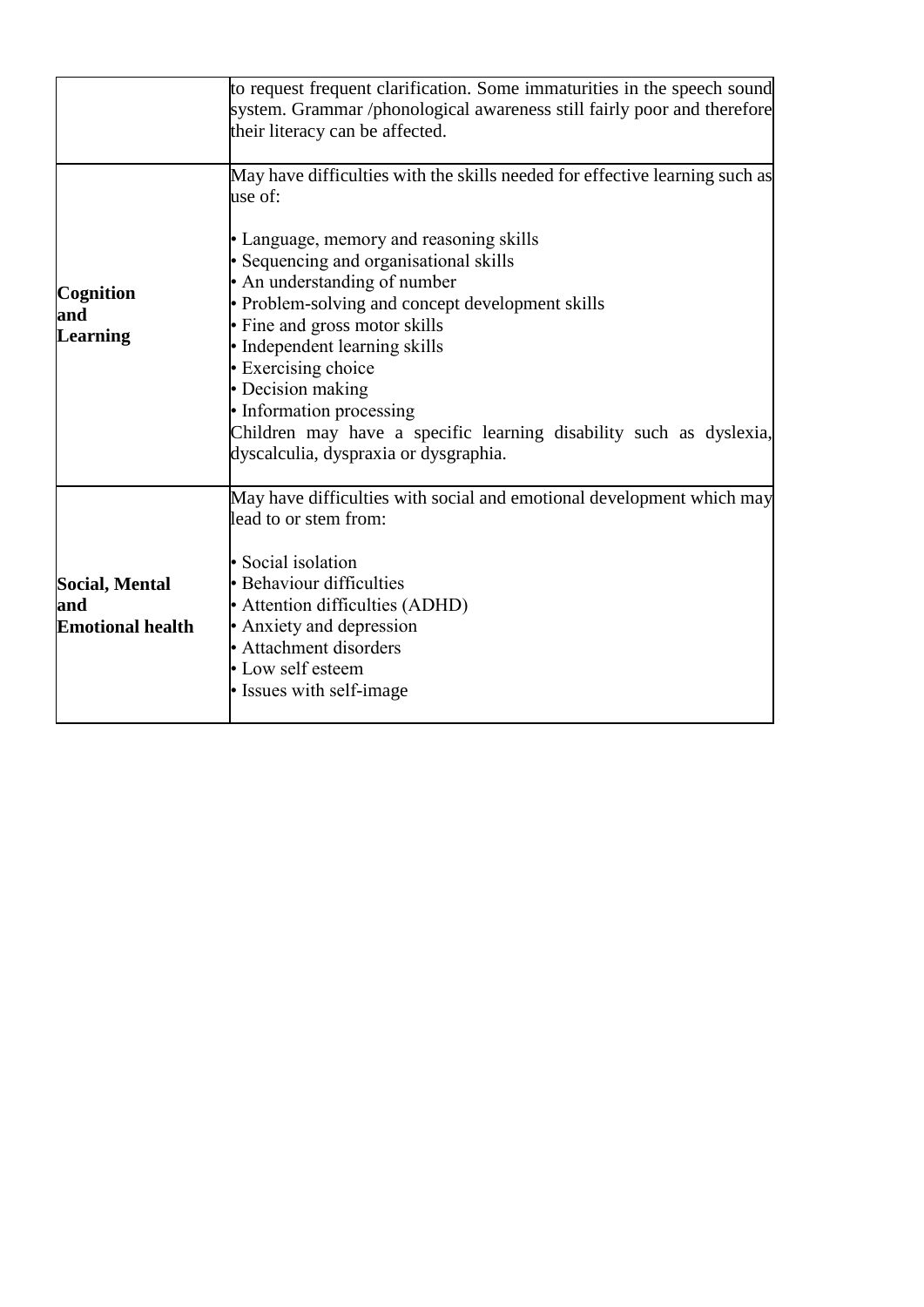|                  | These pupils may have a medical or genetic condition that could lead to<br>difficulties with: |
|------------------|-----------------------------------------------------------------------------------------------|
|                  | • Specific medical conditions                                                                 |
| Sensory and / or | $\cdot$ Gross / fine motor skills                                                             |
| <b>Physical</b>  | • Visual / hearing impairment                                                                 |
|                  | • Accessing the curriculum without adaptation                                                 |
|                  | • Physically accessing the building(s) or equipment.                                          |
|                  | • Over sensitivity to noise / smells / light / touch / taste.                                 |
|                  | $\cdot$ Toileting / self-care.                                                                |
|                  |                                                                                               |

# **2. Policies for identifying children and young people with SEND and assessing their needs.**

Current process:

- Liaison with Primary Feeder to discuss current level of support upon transition.
- Mid-year transfers uses information from previous school if available plus school battery of tests.
- Teacher raises query with SENCO/Extended Learning Faculty).
- SENCO observes pupil in subject area.
- Suggested strategies are put in place by the Class Teacher and review after next assessment date (try better differentiation first before adding to SEND Profile).

Subject Leaders also track pupils after every report cycle and have their own interventions at their disposal.

Parents will know that special educational needs and provision can be considered as falling under four broad areas:

- 1. Communication and interaction.
- 2. Cognition and learning.
- 3. Social, mental and emotional health.
- 4. Sensory and/or physical.

The school will work closely with the young person and their parents to identify what support is needed, what the specific barriers to learning are and to understand why a student may not be making progress. We will then seek to put in place appropriate interventions including:

- 1-1 or small group speech and language work.
- Paired reading (older/younger students).
- Input from Specialist Teacher.
- Specific equipment requirements.
- Social Skills Group.
- Social Communication activities.

All interventions are monitored and evaluated for the effectiveness of their impact.

Sarah Starling is the member of staff responsible for the development of Extended Learning in the school. She and her team are available to parents/carers through individual appointments and at parental consultative evenings.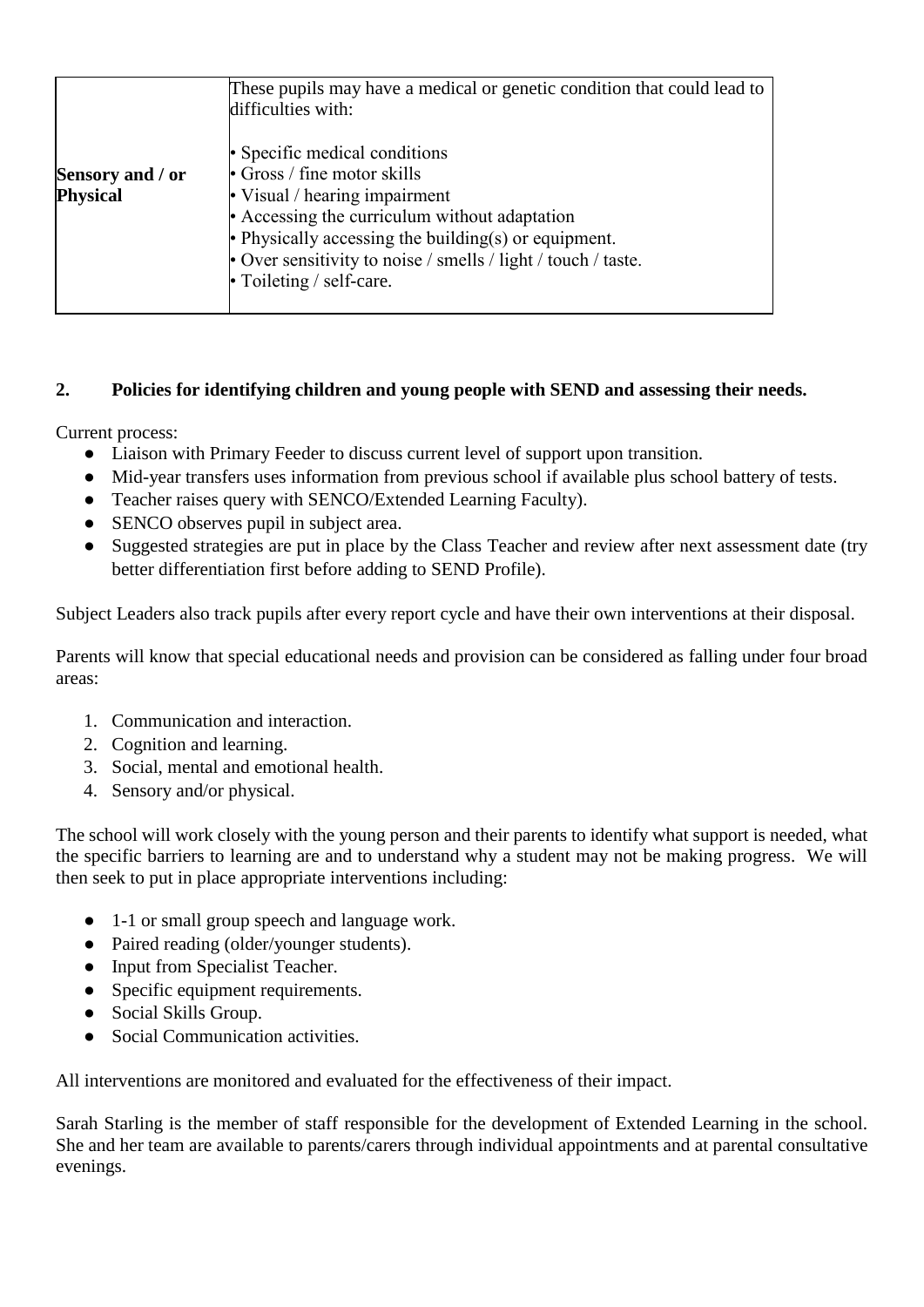Special Educational Needs Coordinator (SENCO)

● Mrs Sarah Starling Tel: 01268 281234 [crichardson@dlsbasildon.org](mailto:crichardson@dlsbasildon.org)

SEN Administrator

● Mrs Shirley Silman Tel: 01268 281234 [jdumenil@dlsbasildon.org](mailto:jdumenil@dlsbasildon.org)

## **3. Arrangements for consulting parents of children with SEND.**

Including parents/carers is a key aspect of the School's Policy. Parents of children with SEND are given many opportunities to discuss their child's needs, progress and concerns. These include:

- Consultation evenings
- Transition meetings
- Statutory meetings and reviews
- Telephone conversations
- Email communications

Appointments can be made by parents to meet with Mrs Starling, SENCO, or the Key Worker allocated to the student.

## Arrangements for consulting children and young people with SEND

Each student is involved in the review and evaluation of their special needs and will attend their review meetings. Those who have a Student Passport are actively involved in the writing of this document. All of our students who have a statement of SEND/Education, Health and Care (EHC) Plan have an allocated Key Worker with whom they meet regularly and are able to share their views and raise any concerns.

The views of SEND students are sought when aspects of SEND provision are being reviewed. This may take the form of a group discussion or the completion of a questionnaire.

## **4. Arrangements for assessing and reviewing children and young people's progress towards outcomes, including the opportunities available to work with parents and young people as part of this assessment and review.**

#### **Identification, Assessment and Review:**

The graduated approach to identifying and meeting the needs of our students with SEND is the responsibility of all teachers and support staff.

The process of identification and assessment of students' requirements involves:

- Liaison with Primary school in Year 6.
- Primary school records, National Curriculum records and verbal information gathered during the transition process;
- Use of the Essex criteria to establish the level of need;
- Advice from outside agencies;
- Meetings with parents;
- In house testing, including reading and spelling assessments;
- Information from school staff;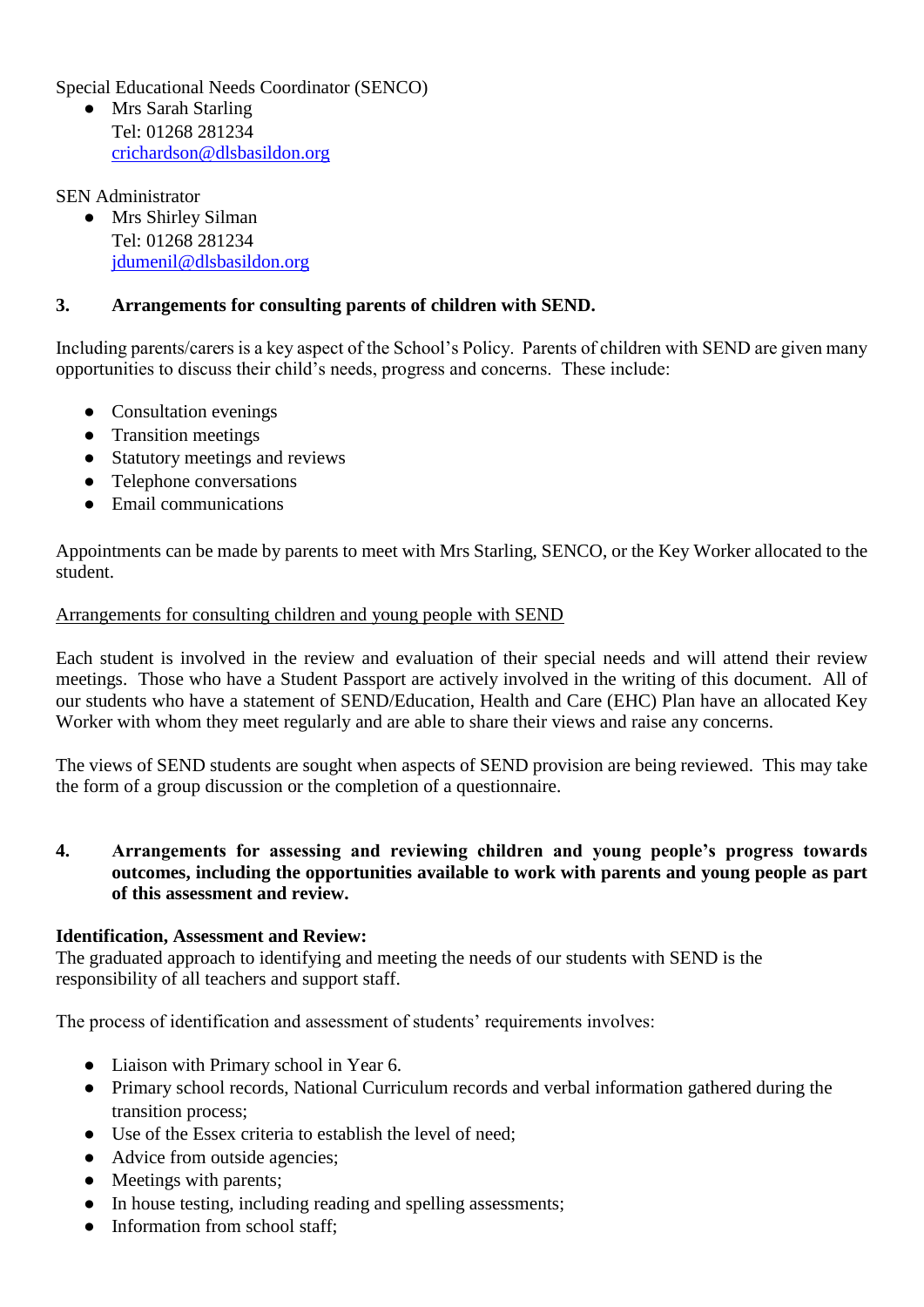Implementing the model for identification, assessment and provision of special educational needs as outlined in the Code of Practice.



## **Progress**

The SENCO tracks progress of students with SEND as part of the individual review process. KS3 and KS4 Progress review documentation along with information gathered from Teachers and Teaching Practitioners working with individual students is gathered and informs the student's review. Concerns are raised with individual teachers and changes in strategies and support would be considered.

## **5. Arrangements for supporting children and young people in moving between phases of education and in preparing for adulthood.**

- School's PHSE Programme and Careers Guidance/Education
- Alternative KS4 Curriculum Provision with focus on confidence, team and life skills
- Personalised KS4 Programmes
- Transition Pathways Service (Yr9 KS4)
- **Travel Training**
- Professionals Meetings

## **6. The approach to teaching children and young people with SEND.**

De La Salle takes a whole school inclusive approach to students with SEND and all students follow a broad range of curriculum subjects. Special educational provision that is additional or different from this is provided mainly through in-class interventions and support. Individual and small group activities are provided by Teaching Practitioners during Tutorial times in line with their needs as described in their current EHCP or One Plan.

School based training in a range of SEND issues is provided for all staff. Additional provision and support is available for individual students and small groups. Examples of the kind of training we offer include:

● Providing information for all teaching staff on SEND issues including specific requirements of individual students.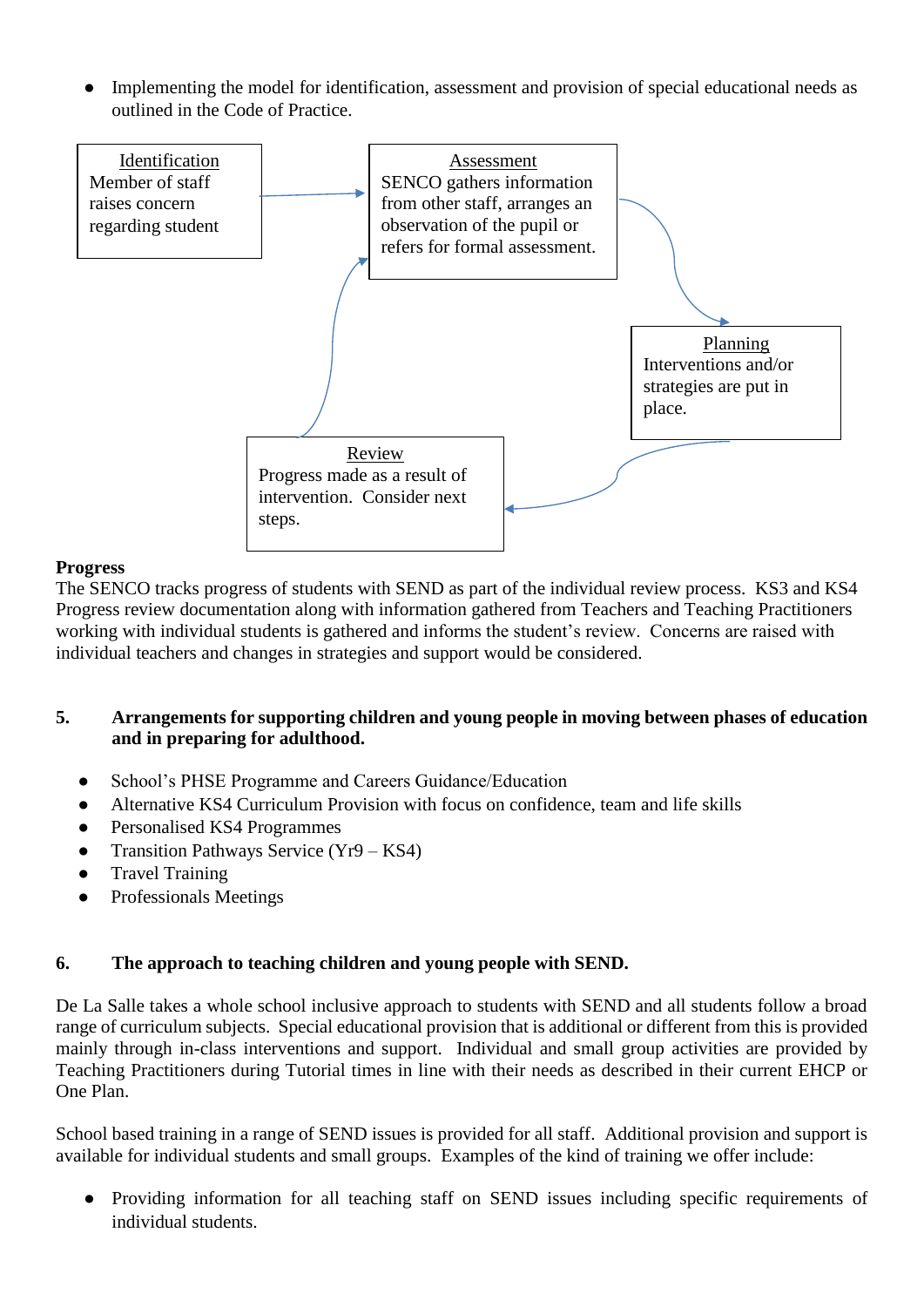- How to write a Pupil passport.
- Lego therapy.
- Emotional literacy.
- Dyslexia and Specific Learning Difficulty provision.
- Handwriting skills.
- Homework support.
- Organisational skills.
- Access arrangements for exams.
- Autism Awareness.
- Differentiation.
- Managing Behaviour.

In Key Stage 4 a small number of students have a small reduction in the number of subjects studied. In place we offer 'Additional Studies' which provides the opportunity to reinforce learning in their GCSE or Btec subjects and improve skills for life. These students will have the opportunity to follow an accredited ASDAN programme in life skills.

## **7. The expertise and training of staff to support children and young people with SEND, including how specialist expertise will be secured.**

## **Special Educational Needs Coordinator**

Mrs Sarah Starling. Vast experience of working with children with additional needs both inside and out of the classroom. BA degree with PGCE in Secondary education. National Award for SEND Coordination.

## **Learning Mentor**

Shirley Silman - Mental Health First Aid.

As a team we offer knowledge and expertise across the range of Special Educational Needs. We have one LSA who is trained to a Degree level. Eight LSAs hold Level 2 or Level 3 NVQ qualifications in Supporting Learning in Schools and one LSA has completed her HLTA qualification. New staff are encouraged to take up relevant studies.

The whole school runs a full programme of CPD for all Teaching staff which sometimes includes a Special Educational Needs focus.

There are a skilled team of 9 Teaching Practitioners (LSA's) who are developing SEND and subject specialisms and receive regular training according to student and school needs.

## **8. Evaluating the effectiveness of the provision made for children and young people with SEND.**

Evaluation is an ongoing process where information is gathered from many sources. These may include:

- Assessments at start and end of targeted interventions.
- Termly whole school data and reports.
- Reading and spelling tests at key points for groups of students.
- Classroom observations.
- Feedback from Teachers, Teaching Practitioners and students.
- Statutory SEND reviews.
- Pupil passport review.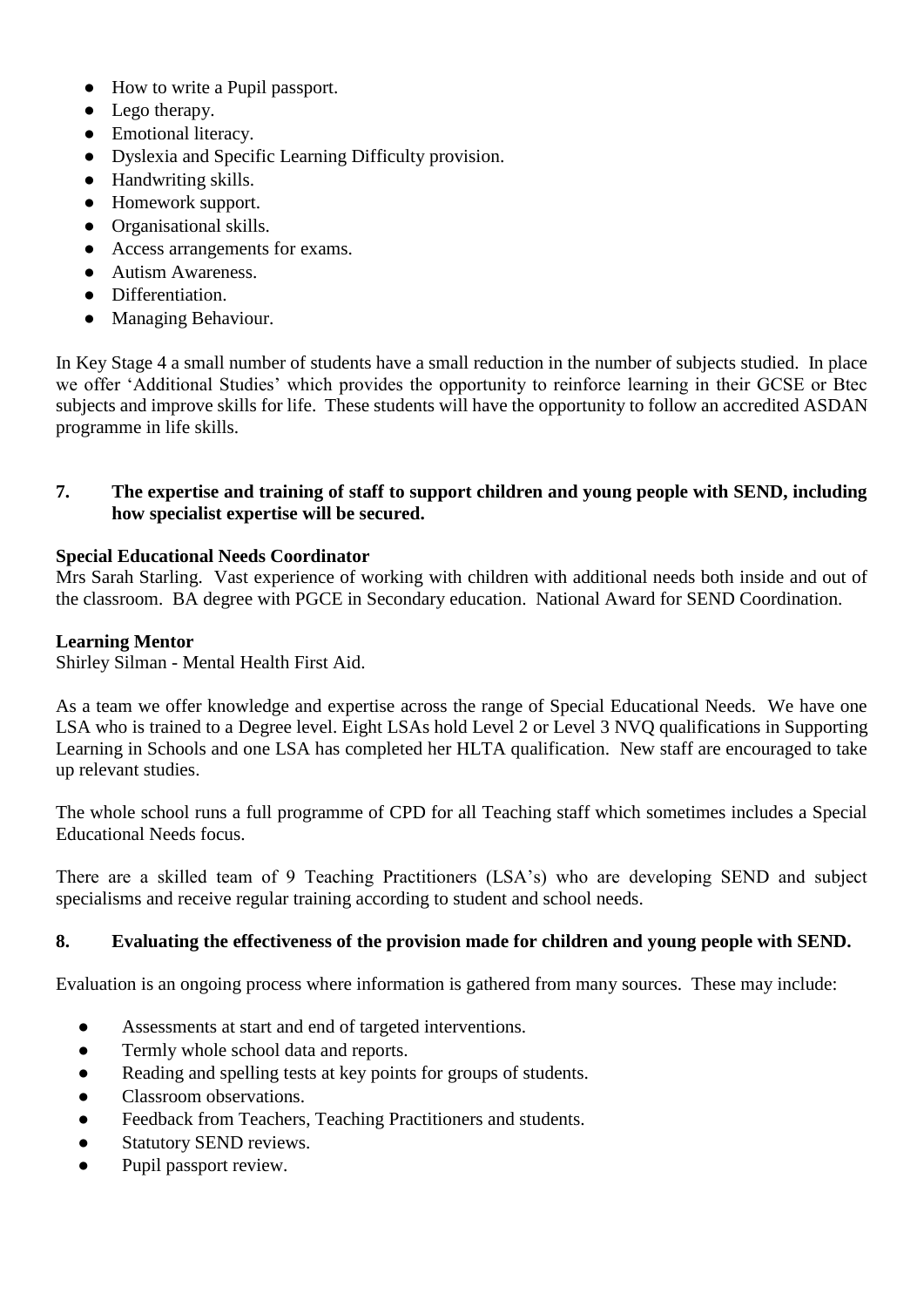## **9. How children and young people with SEND are enabled to engage in activities available with children and young people in the school who do not have SEND.**

The school works hard to ensure that no student is disadvantaged in terms of facilities and equipment depending upon need. To ensure that we achieve this goal we work with outside professionals such as Specialist Teachers, Occupational Therapists and specialist nursing team. Our broad approach here is captured in our equality and disability policies which are available on our website or open request.

- Access to laptop technology
- Specialist PE equipment
- Specialist consideration for exams
- Partnership arrangements with local Special Schools
- Disabled toilets
- Ramps and lifts
- Modified furniture
- Travel training
- Radio aids for hearing impaired
- Access to specialist input e.g. HI, VI and PNI.
- Students with SEND are supported during school trips and visits as required.
- Extra Curricular activities at lunchtime.

## **10. Support for improving emotional and social development.**

#### School Counsellor

We currently have a counsellor who works in school with individual students experiencing emotional needs. Referral for this provision is through Mrs C Richardson.

#### CSS – Early Intervention Outreach Worker

Mrs Main works with individual students and small groups, providing valuable support for social and emotional needs. Behaviour management intervention work is also provided.

## Social Skills, Social Communication and Interaction skills

Small group work is available following a range of published programmes, including Circle Time, Socially Speaking and Talkabout.

## Learning Mentor

Our Learning Mentor works with pupis to overcome some of the barriers which prevent them for reaching their full potential.

#### Key Workers

Children and young people with an EHC plan have an allocated Key Worker with whom they meet at a set time each week. Students are also able to see their Key Workers at other times if there are issues causing concern or successes to be celebrated. Parents are able to contact the Key Worker to discuss any matters of concern.

#### School Pastoral Structure

All students at De La Salle are supported in order to improve emotional and social development as required. This is provided by Form Tutors in the first instance and Year Group Progress Leaders as appropriate.

The PSHE programme followed includes opportunities for students to discuss and learn about issues concerning emotional and social needs in a supportive environment.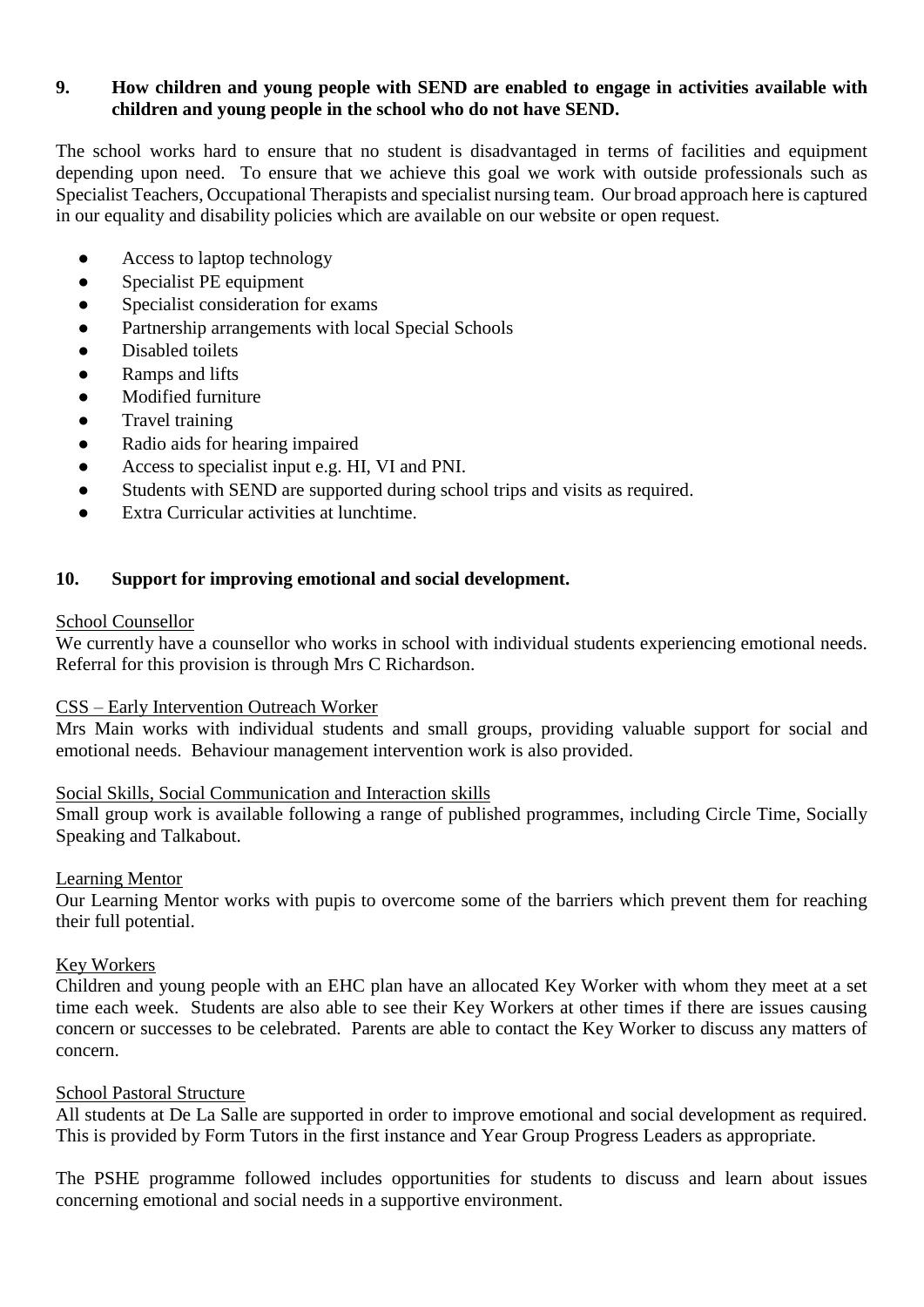Extra curricular activities are offered at lunchtimes and after school for all students to attend and provide opportunities for students to get involved in sports, crafts, scalextric and music amongst others. The Extended Learning Faculty provides a quiet well supported space for students at lunch time and a range of activities are offered.

De La Salle students have the opportunity to work with younger pupils at Pioneer School. They assist with PE lessons in the nursery group, working on a 1-1 basis with the children. This is a valuable experience for our young people.

## **11. How the school involves other bodies, including health and social care bodies, local authority support services and voluntary sector organisations, in meeting children and young people's SEND and supporting their families.**

Agency

Essex SS14 2BQ Tel: 08456 037630

Churchill Way Statements / EHC Plans. Essex SS14 2BO schools on all SEND matters. Tel: 03330 108843

Specialist Teacher Team Hearing Impairment SENCAN ASD Ely House Speech and Language Basildon Teachers. Essex SS14 2BQ Tel: 03330 108843

Roland Ackford **Assessments** of students. Statutory Assessment Service Ely House Churchill Way Basildon Essex SS14 2BQ Tel: 03330 108843

Attendance Supporting attendance at school. Mrs Carlane-Smith – Student Services Manager Works with pupils, parents and schools. De La Salle School Ghyllgrove Basildon Essex SS14 2LA Tel: 01268 281234

Essex Social Services Concerns raised by referral usually by Ely House the Designated Person for Child Protection. Ely Way Also the body responsible for children in local Basildon authority care in Essex.

Statutory Assessment Service Carries out statutory assessments and oversees Ely House the documentation for SEND reviews for Basildon Offers advice and support to parents and

Churchill Way Work with pupils. Advises parents and

Educational Psychologist Advises Teachers and parents.